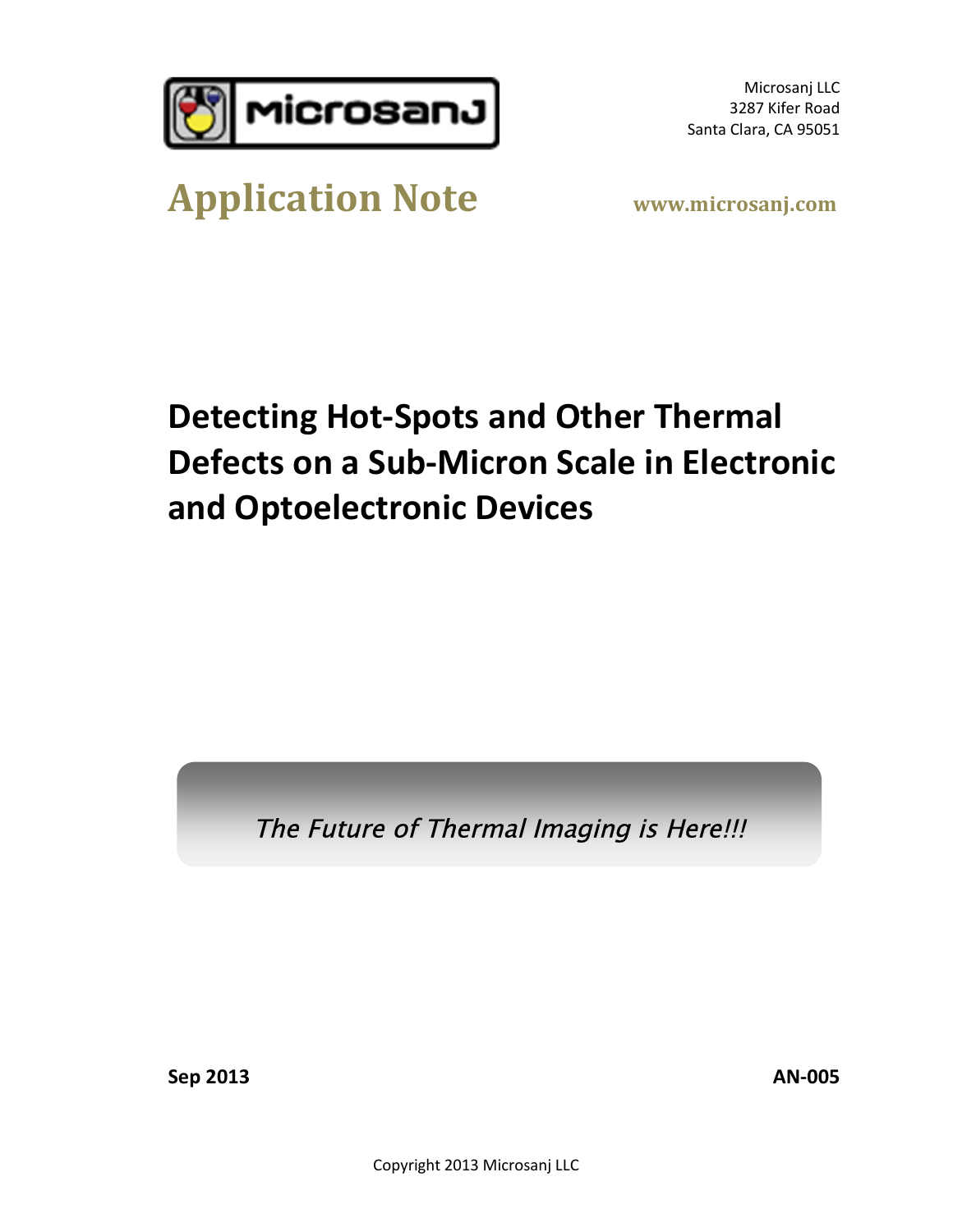

#### **Introduction**

Detecting sub-micron time-dependent thermal defects and identifying those that represent potential device failures is a challenge in analysis for today's complex electronic devices. The scaling of device features results in a significant reduction in time response and an increased sensitivity to transient events. With today's complex devices<br>very small localized temperature 'hot spots' can occur due to an unintended functional<br>anomaly in a circuit with a tight design margin very small localized temperature 'hot spots' can occur due to an unintended functional very small localized temperature 'hot spots' can occur due to an unintended functional<br>anomaly in a circuit with a tight design margin or a timing perturbation resulting from a<br>small change in capacitance or another parame anomaly in a circuit with a tight design margin or a timing perturbation resulting from a<br>small change in capacitance or another parameter elsewhere in the circuit. As device<br>features continue to shrink so do the challenge small change in capacitance or another parameter elsewhere in the circuit. As device<br>features continue to shrink so do the challenges of detecting circuit-induced thermal<br>defects. This has led to the development of statist features continue to shrink so do the challenges of detecting circuit-induced thermal<br>defects. This has led to the development of statistics-based, large-area sampling<br>methods that can be time-consuming with results that o defects.

Thermoreflectance thermal imaging offers a cost-effective approach for detecting and analyzing hot spots on a sub-micron scale and, with the addition of transient analysis capability, offers the potential to identify time-dependent temperature events with nanosecond resolution.

This application note is focused on the *hot spot detection* aspect of thermoreflectance thermal analysis. It will provide some insight as to the spatial resolution that is achievable and provide an example to illustrate the thermal imaging results that can be obtained.

### **Thermoreflectance enables thermal imaging on a sub-micron scale**

Thermoreflectance imaging is based on the fact that a material's surface reflectivity is a function of the material's temperature. On a microscopic level, the refractive index is temperature-dependent since the distance between atoms varies with temperature. function of the material's temperature. On a microscopic level, the refractive index is<br>temperature-dependent since the distance between atoms varies with temperature.<br>This results in a small change in the material's refle temperature-dependent since th<br>This results in a small change in th<br>reflectivity can be expressed as:

$$
\frac{\Delta R}{R} = \left(\frac{1}{R}\frac{\partial R}{\partial T}\right)\Delta T = \kappa \Delta T,
$$

### Where *κ*, is the *Thermoreflectance Coefficient*

The Thermoreflectance Coefficient is an inherent property of the material being analyzed and is strongly dependent on the wavelength of the illuminating source. Further discussion about the thermoreflectance coefficient and its material dependence analyzed and is strongly dependent<br>Further discussion about the thermore<br>can be found in these references. [1, 2]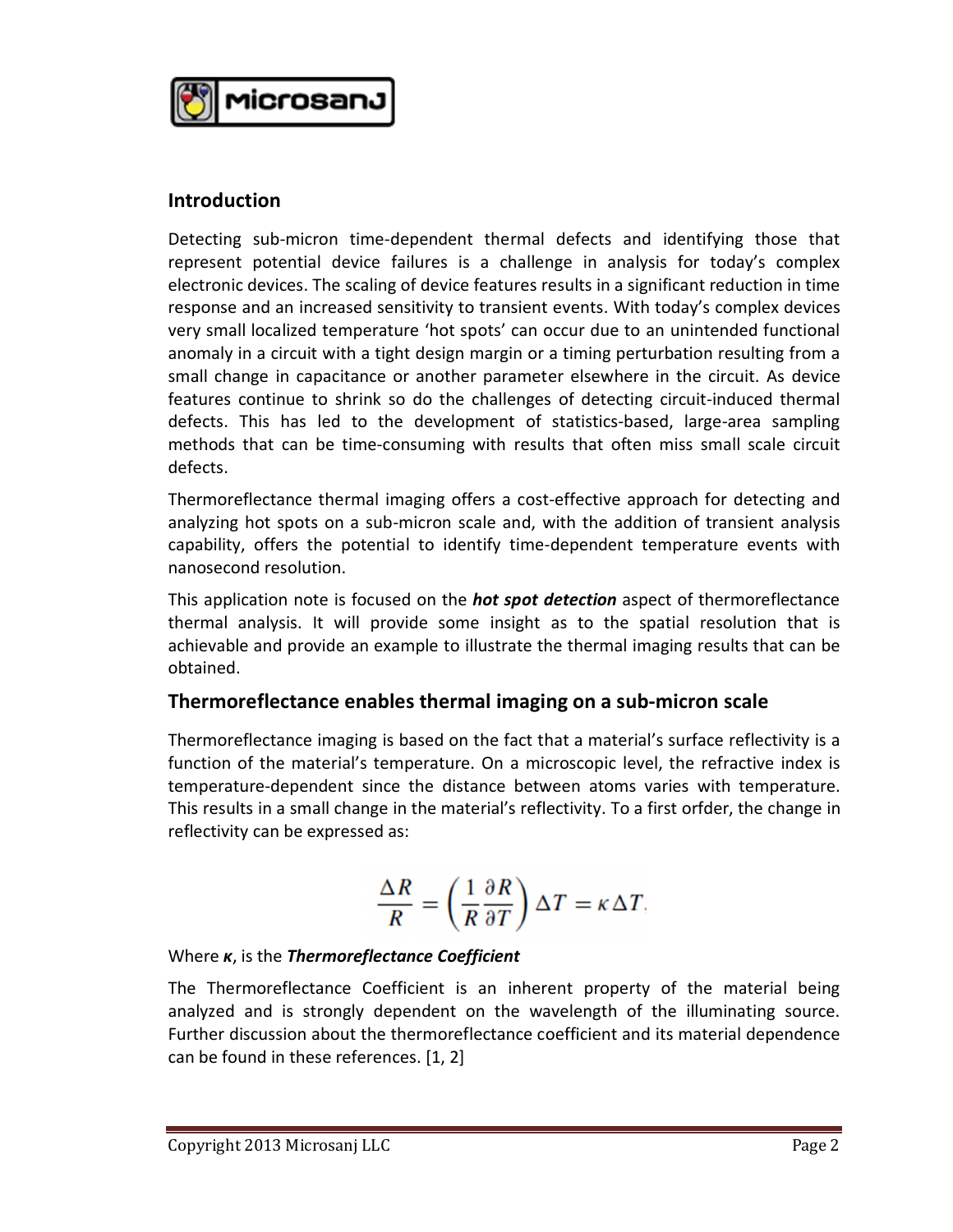**Microsan**j

For *top-side imaging*, the Microsanj NanoTherm-Series thermal analyzers use For **top-side imaging**, the Microsanj NanoTherm-Series thermal analyzers use<br>illuminating sources in the visible range, with wavelengths from 450 nm (Blue) to 700 For **top-side imaging**, the Microsanj NanoTherm-Series thermal analyzers use illuminating sources in the visible range, with wavelengths from 450 nm (Blue) to 700 nm (Red). This wavelength range encompasses optimal choices encountered materials used in today's optoelectronic and electronic devices. For *'thruthe-substrate' imaging*, wavelengths in the near-IR range from 750 nm to about 1400 encountered materials used in today's optoelectronic and electronic devi<br>**the-substrate' imaging**, wavelengths in the near-IR range from 750 nm<br>nm are used. Silicon is virtually transparent at a wavelength of 1100 nm. nm are used. Silicon is virtually transparent at a wavelength of 1100 nm.<br>At low magnification levels, the spatial resolution is essentially given by the camera pixel

pitch divided by the overall magnification of the optics. At higher magnifications, the spatial resolution is limited by diffraction and the numerical aperture (NA). The spatial resolution is approximately equal to  $\lambda/2$  for NA = 1. Fig. 2 shows the relationship for other NA values.



## **Example: A multi-finger Silicon MOSFET with a gate defect**

In this example a gate defect in a silicon multi-finger MOSFET is used to illustrate the spatial resolution of the thermoreflectance technique in the detection of a hot-spot in this example a gate defect in a silicon multi-finger MOSFET is used to illustrate the<br>spatial resolution of the thermoreflectance technique in the detection of a hot-spot<br>caused by. The LED illumination wavelength for t the thermal image of the device overlaid on the 50x optical image. Fig. 1b provides an enlarged view of the region with the defect. Fig 2c shows the temperature scan along the line-scan shown in Fig 1b which passes through the OBSERVED hot-spot. The fullenlarged view of the region with the defect. Fig 2c shows the temperature so<br>the line-scan shown in Fig 1b which passes through the OBSERVED hot-spot.<br>width-at-half-maximum hot-spot size is measured to be approximately 1.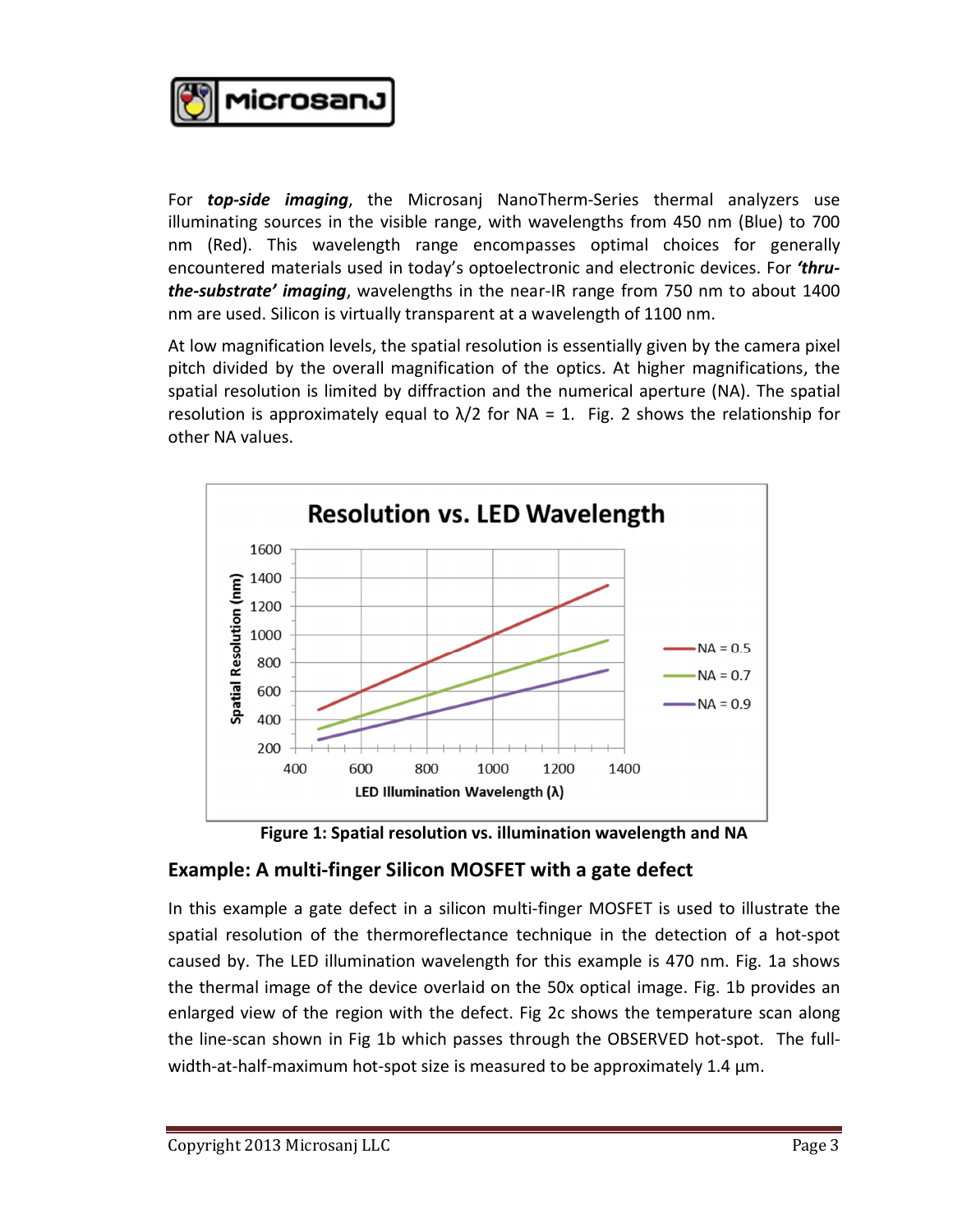

The overlay of the 50x optical image and thermal image shows the precise location of The overlay of the 50x optical image and thermal image shows the precise location of<br>the defect on the MOSFET. The averaging time for this image was 3 minutes enabling a the defect on the MOSFET. The averaging time for this image was 3 minutes enabling a temperature resolution of approximately  $0.1 \degree$ C. The temperature rise at the hot-spot is more than 50 °C. If the absolute temperature is of interest, it can be determined from temperature resolution of approximately 0.1 °C. The temperature rise at the hot-spot is<br>more than 50 °C. If the absolute temperature is of interest, it can be determined from<br>knowledge of the surface material for the hot-s knowledge of the surface material for the hot-spot location or by knowing the specific<br>thermoreflectance coefficient at the location of interest. With that information, the<br>absolute temperature can be automatically calcula thermoreflectance coefficient at the location of interest. With that information, the software.



It is important to mention that thermal measurements as described in this note can be obtained without any special sample preparation as may be required by other thermal imaging techniques. Thermal images can also be obtained at ambient temperature,